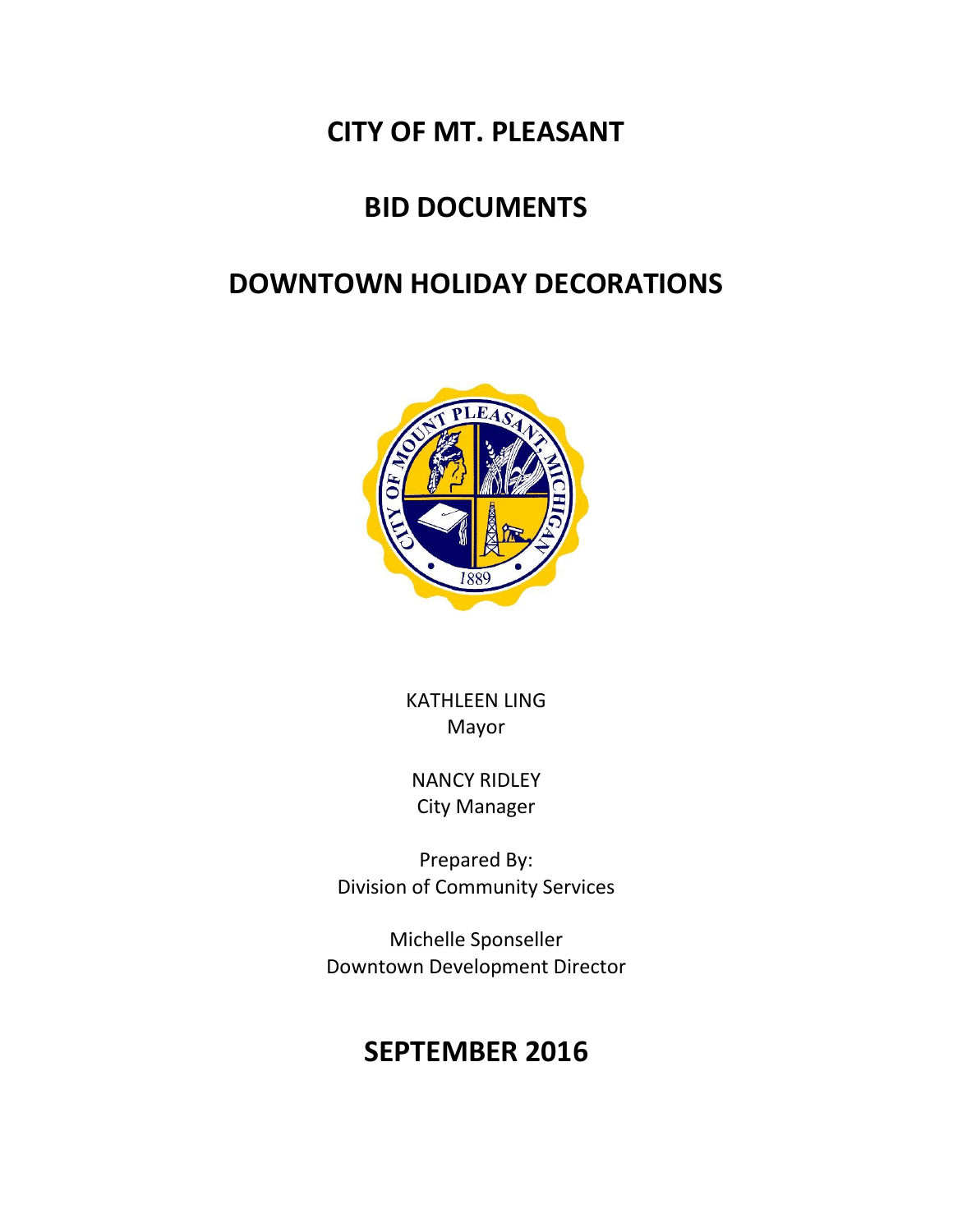

NOTICE TO BIDDERS

Downtown Holiday Decorations

September 13, 2016

The City of Mt. Pleasant is requesting sealed Bids at the Office of the City Clerk, City Hall, 320 W. Broadway St., Mt. Pleasant, MI 48858 until 1:30 pm on Tuesday, September 20, 2016 at which time and place the bids will be publicly opened and read. All bids shall be submitted in a sealed envelope, plainly marked "Bid Enclosed – Downtown Holiday Decorations – September 2016."

Proposals are solicited on a lump sum basis for the purchase of:

- 160 artificial wreaths either 32", 36", 40" or 48" per specifications.
- 18 BS618 "Winter Flakes" screen printed banners

To view and download complete plans and specifications at no charge, visit the City of Mt. Pleasant website at www.mt-pleasant.org/bids.

The City of Mt. Pleasant reserves the right to accept or reject any or all bids, to waive any irregularities in the bids, and to select the bid considered most advantageous to the city.

Michelle Sponseller **Jeremy Howard** Jeremy Howard Downtown Development Director City Clerk (989) 779-5348 (989) 779-5374

Dated: September 20, 2016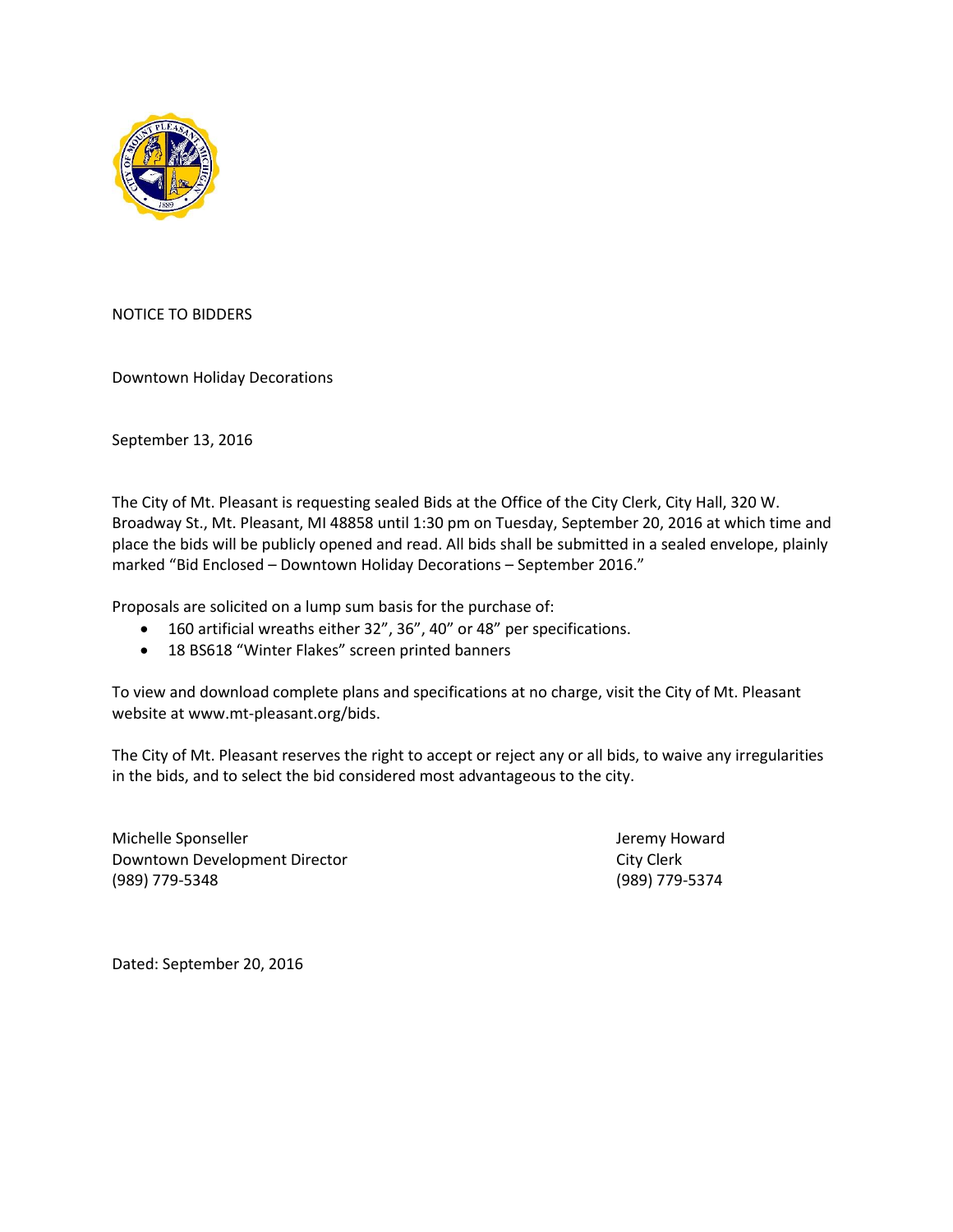

### **DOWNTOWN HOLIDAY DECORATIONS CITY OF MT. PLEASANT, MICHIGAN**

### **BID SPECIFICATIONS**

### **SECTION I – GENERAL DESCRIPTION AND QUANTITY**

#### **Bid: Wreaths**

**Specs:** two-sided, unlit pole mounted wreaths with pinecones (on each side), bows (one on each side), and mounting hardware.

**Size Options:** 32", 36", 40", 48" – size choice will be determined upon pricing. Companies are encouraged to offer pricing on as many sizes as are available provided they meet the specs listed above. Space is provided to bid all four options.

**Quantity to Bid:** 160

**Bid: Banners Specs:** BS618, 30" x 60" screen-printed canvas banners. **Link to product:** <https://displaysales.com/2016/06/21/2016-banner-designs/>

**Quantity to Bid:** 18

#### **TIMELINE**

Bids due: Tuesday, September 20, 2016 by 1:30 p.m. Notice of Award: September 26, 2016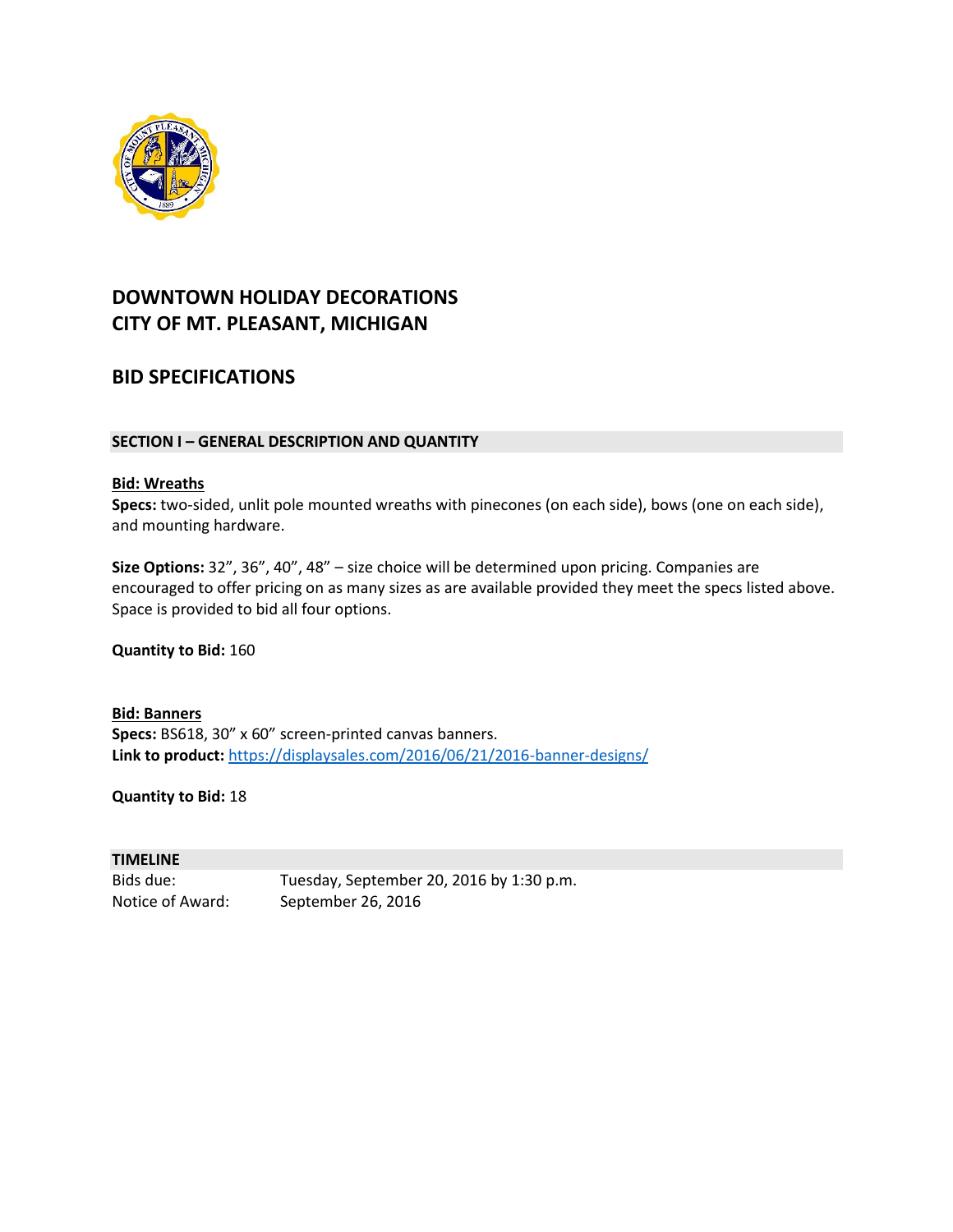City of Mt. Pleasant, Michigan BID PROPOSAL Downtown Holiday Decorations



320 W. Broadway Street Mt. Pleasant, MI 48858

TO: City Clerk BID DUE DATE: September 20, 2016 (no later than 1:30 p.m.)

In accordance with the specifications and other bid requirements heretofore provided, the undersigned agrees to provide the below-listed bid items at the price(s) set forth below. This is a firm bid and not subject to withdrawal or change for a period of thirty (30) days.

The Bidder understands that the City of Mt. Pleasant reserves the right to accept or reject any or all bids, to waive any irregularities in the bids, and to select the bid considered most advantageous to the City.

| <b>BID Wreaths</b>         |                             |                                                                                                                                                                                                                                     |
|----------------------------|-----------------------------|-------------------------------------------------------------------------------------------------------------------------------------------------------------------------------------------------------------------------------------|
| Quantity: 160              | Unit Price: _______________ |                                                                                                                                                                                                                                     |
| Size of Wreaths: _________ |                             |                                                                                                                                                                                                                                     |
|                            |                             |                                                                                                                                                                                                                                     |
|                            |                             | (Materials and Shipping Cost)                                                                                                                                                                                                       |
| <b>BID Wreaths</b>         | Quantity: 160 Unit Price:   |                                                                                                                                                                                                                                     |
| Size of Wreaths: ________  |                             |                                                                                                                                                                                                                                     |
|                            |                             | <b>Total Bid:</b> The contract of the contract of the contract of the contract of the contract of the contract of the contract of the contract of the contract of the contract of the contract of the contract of the contract of t |
|                            |                             | (Materials and Shipping Cost)                                                                                                                                                                                                       |
| <b>BID Wreaths</b>         |                             |                                                                                                                                                                                                                                     |
|                            | Quantity: 160 Unit Price:   |                                                                                                                                                                                                                                     |
| Size of Wreaths: _________ |                             |                                                                                                                                                                                                                                     |
|                            |                             |                                                                                                                                                                                                                                     |
|                            |                             | (Materials and Shipping Cost)                                                                                                                                                                                                       |
| <b>BID Wreaths</b>         |                             |                                                                                                                                                                                                                                     |
| <b>Quantity: 160</b>       | Unit Price: ______________  |                                                                                                                                                                                                                                     |
| Size of Wreaths: ________  |                             |                                                                                                                                                                                                                                     |
|                            |                             | <b>Total Bid:</b> The Contract of the Contract of the Contract of the Contract of the Contract of the Contract of the Contract of the Contract of the Contract of the Contract of the Contract of the Contract of the Contract of t |
|                            |                             | (Materials and Shipping Cost)                                                                                                                                                                                                       |